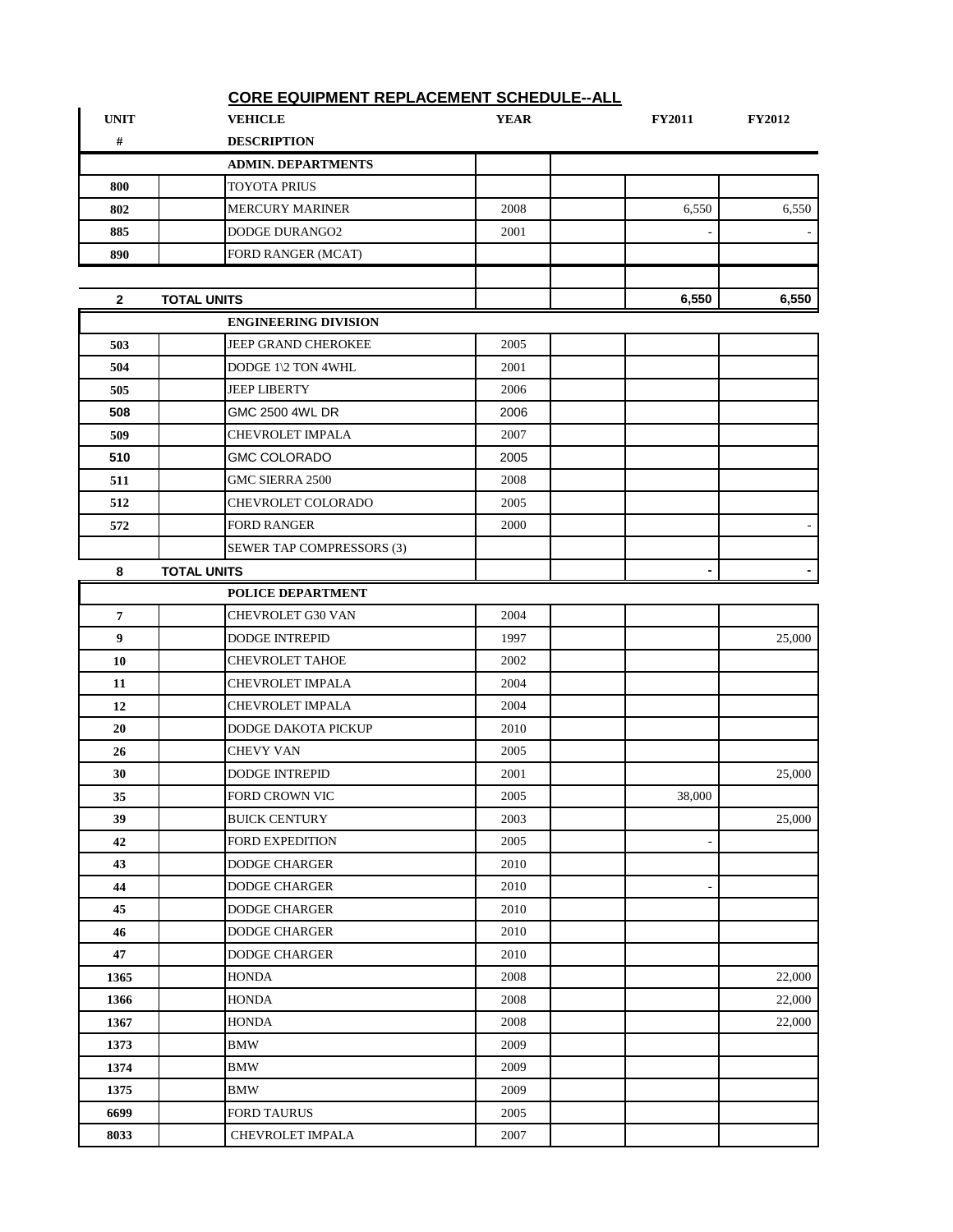| 8040       | FORD F150 CREW CAB                     | 2007           |  |         |            |
|------------|----------------------------------------|----------------|--|---------|------------|
| 8052       | <b>FORD CROWN VIC</b>                  | 2008           |  |         | 38,000     |
| 8059       | <b>CHEVROLET IMPALA</b>                | 2008           |  |         |            |
| 8060       | CHEVROLET IMPALA                       | 2008           |  |         |            |
| 8061       | <b>DODGE CHARGER</b>                   | 2009           |  |         |            |
| 8062       | <b>DODGE CHARGER</b>                   | 2009           |  |         |            |
| 8063       | <b>DODGE CHARGER</b>                   | 2009           |  |         |            |
| 8064       | <b>DODGE CHARGER</b>                   | 2009           |  |         |            |
| 8065       | <b>DODGE CHARGER</b>                   | 2009           |  |         |            |
| 8066       | <b>DODGE CHARGER</b>                   | 2009           |  |         |            |
| 8071       | TOYOTA HIGHLANDER                      | 2009           |  |         |            |
| 8082       | FORD CROWN VIC                         | 2009           |  |         |            |
| 8088       | <b>MALIBU HYBRID</b>                   | 2009           |  |         |            |
| 8089       | <b>MALIBU HYBRID</b>                   | 2009           |  |         |            |
| 8090       | <b>MALIBU HYBRID</b>                   | 2009           |  |         |            |
| 8161       | <b>FORD CROWN VIC</b>                  | 2008           |  |         | 38,000     |
| 8162       | <b>FORD CROWN VIC</b>                  | 2008           |  | 38,000  |            |
| 8163       | FORD CROWN VIC                         | 2008           |  | 38,000  |            |
| 8164       | <b>FORD CROWN VIC</b>                  | 2008           |  | 38,000  |            |
| 8165       | FORD CROWN VIC                         | 2008           |  | 38,000  |            |
| 8166       | <b>FORD CROWN VIC</b>                  | 2008           |  | 38,000  |            |
| 8494       | <b>FORD EXPEDITION</b>                 | 2006           |  |         |            |
| 46         | <b>TOTAL UNITS</b>                     |                |  | 228,000 | 217,000    |
|            | <b>FIRE DEPARTMENT</b>                 |                |  |         |            |
|            |                                        |                |  |         |            |
| NV3        | <b>BOAT TRAILER</b>                    | 2001           |  |         |            |
| NVI        | RESCUE BOAT (15 YR)                    | 2001           |  |         |            |
| CT1        | MOBILE CASCADE SYSTEM                  | 1997           |  |         |            |
| <b>CAT</b> | <b>CATARAFT TUBES</b>                  | 2002           |  |         |            |
| 3227       | FIRE ENGINE (TYPE 1)                   | 2003           |  |         |            |
| 2341       | FIRE ENGINE (TYPE 1)                   | 2002           |  |         |            |
| 1380       | FIRE ENGINE (TYPE 1)                   | 1999           |  |         | 420,000    |
| 1373       | FIRE ENGINE (TYPE 1)                   | 1999           |  |         |            |
| 1430       | FIRE ENGINE (TYPE 1)                   | 1990           |  |         |            |
| 1994       | FIRE ENGINE (TYPE 1)                   | 1979           |  |         |            |
| 9021       | <b>LADDER TRUCK</b>                    | 1999           |  |         |            |
| 1419       | <b>LADDER TRUCK</b>                    | 1990           |  |         | 1,020,500  |
| 4197       | WATER TENDER (20 YR)                   | 2001           |  |         |            |
| 8685       | WILD LAND ENGINE (TYPE 2)              | 1999           |  |         |            |
| 9098       | WILD LAND ENGINE (TYPE 6)              | 2000           |  |         | 75,000     |
| 3361       | WILD LAND ENGINE (TYPE 6)              | 1999           |  |         |            |
| 5803       | <b>COMMAND VEHICLE</b>                 | 2007           |  |         |            |
| 6664       | FIRE ENGINE - STATION 5                | 2006           |  |         |            |
| 7237       | WILD LAND ENGINE - STATION 5           | 2007           |  |         |            |
|            | <b>GENERATORS</b>                      |                |  |         |            |
|            | <b>SCOTT CGI</b>                       | $N\setminus A$ |  |         | 2,500      |
|            | REPLACEMENT SENSORS<br>CALIBRATION GAS |                |  | 150     | 750<br>150 |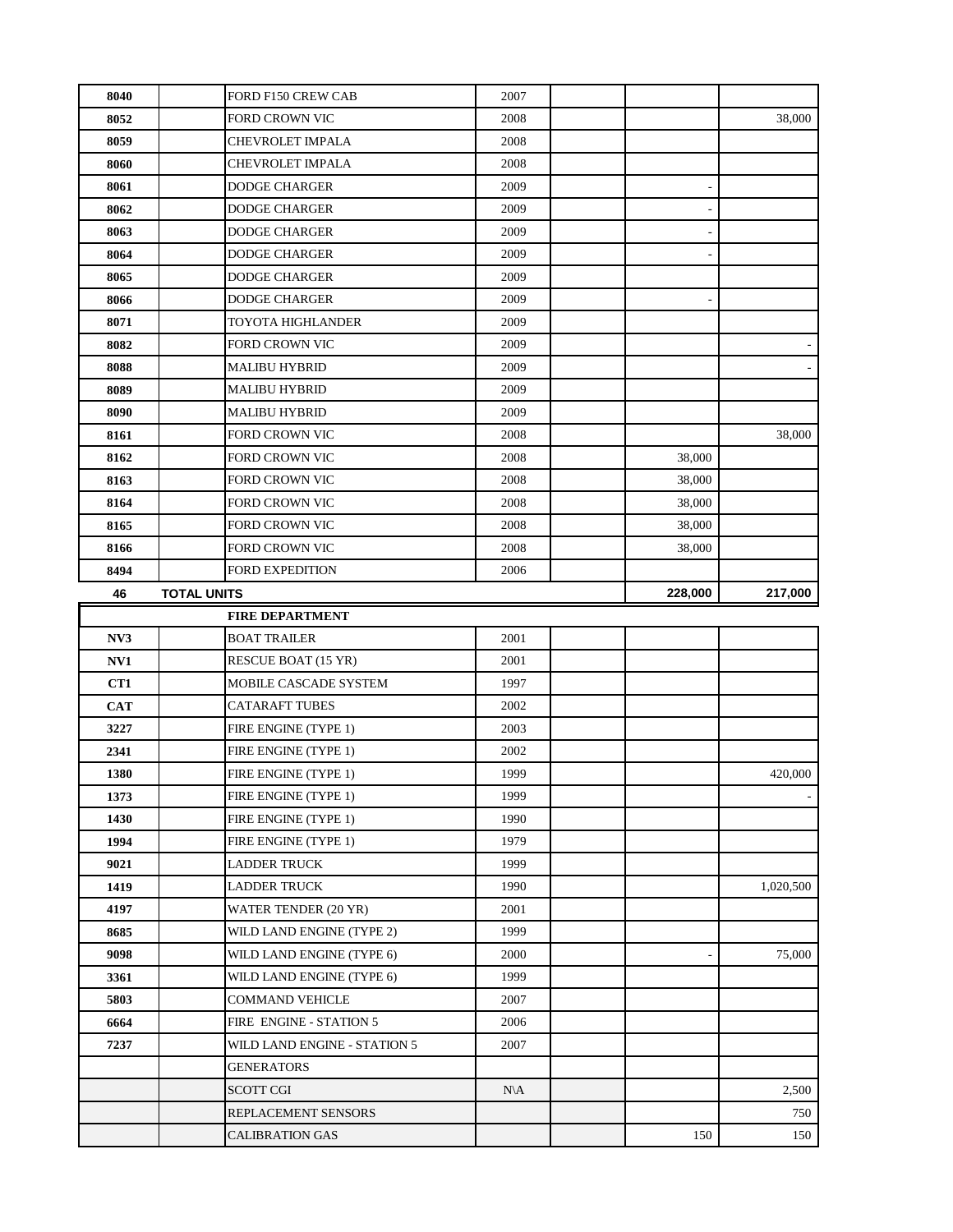|            | PROBES, FILTERS                           |              |         | 150       |
|------------|-------------------------------------------|--------------|---------|-----------|
|            | CGI & THERMAL IMAGE BATTERIES             |              | 180     | 180       |
|            | SCBA (15 YRS)-grant supported             |              | 323,000 |           |
|            | THERMAL IMAGERS (6 YRS)                   |              | 11,000  |           |
|            | TRAINING MANNEQUIN (5 YRS)                | 2004         |         |           |
|            | DEFIBRILLATORS (10 YRS)                   | 2002         | 45,000  | 30,000    |
|            | AIRWAY MGMT TRAINER (3 YRS)               | 2004         | 1,900   |           |
|            | HAND HELD RADIOS (60)                     |              |         | 20,000    |
|            | MOBILE RADIOS (30)                        |              |         | 15,000    |
|            | COLOR LASERJET PRINTER (6 YRS)            | 2000         |         | 2,000     |
| 37         | <b>TOTAL UNITS</b>                        |              | 381,230 | 1,586,230 |
|            | <b>FIRE ADMINISTRATION</b>                |              |         |           |
| 902        | <b>CHEVROLET IMPALA</b>                   | 2007         |         |           |
| 903        | <b>CHEVROLET UPLANDER</b>                 | 2006         |         |           |
| 906        | CHEVROLET COLORADO                        | 2005         |         |           |
| 909        | <b>TOYOTA PRIUS</b>                       | 2009         |         |           |
| 908        | <b>FORD RANGER</b>                        | 2006         |         |           |
| 911        | DODGE D250 4WHL                           | 2001         |         |           |
| 912        | <b>FORD F 250</b>                         | 2006         |         |           |
| 7          | <b>TOTAL UNITS</b>                        |              |         |           |
|            | <b>STREET DIVISION</b>                    |              |         |           |
| 101        | <b>GMC EXT CAB 1/2 TON</b>                | 2003         |         |           |
| 102        | GMC EXT CAB 1/2 TON                       | 2005         |         |           |
| 103        | GMC EXT CAB 1/2 TON                       | 2006         |         |           |
| 104        | DODGE 3/4 TON                             | 2002         |         |           |
| 105        | CHEVY 1 TON DEICER UNIT                   | 2000         |         |           |
| 108        | DODGE 1 TON / LIFT GATE                   | 1996         |         | 40,000    |
| 111        | FORD F350 CREW CAB                        | 2007         |         |           |
| 112        | JOHNSTON 650                              | 2007         |         | 185,000   |
| 113        | JOHNSTON 650                              | 2007         |         | 185,000   |
| 114        | JOHNSTON 650-85% federal support          | 2006         | 185,000 |           |
| 116        | JOHNSTON 650-85% federal support          | 2006         | 185,000 |           |
| 120        | <b>ELGIN BROOM BEAR</b>                   | 2005         |         |           |
| 121        | FORD TANDEM AXLE                          | 1983         |         | 45,000    |
| 122        | <b>CAT</b>                                | 2006         |         |           |
| 123        | <b>CAT</b>                                | 1982         |         |           |
| 128<br>129 | <b>IH SINGLE AXLE</b>                     | 1991<br>1991 |         |           |
| 130        | <b>IH SINGLE AXLE</b><br>FORD SINGLE AXLE | 1996         |         |           |
|            |                                           |              |         | 115,000   |
| 131<br>132 | <b>IH TANDEM AXLE</b><br>I.H. TANDEM AXLE | 2009<br>2007 |         |           |
| 133        | <b>STERLING</b>                           | 2002         |         |           |
| 134        | <b>STERLING</b>                           | 2002         |         | 130,000   |
| 136        | FREIGHTLINER FLUSHER                      | 2010         |         |           |
| 138        | I.H. 7400                                 | 2007         |         |           |
| 139        | <b>IH TANDEM AXLE</b>                     | 2009         |         |           |
| 140        | STERLING TANDEM AXLE                      | 2002         |         |           |
|            |                                           |              |         |           |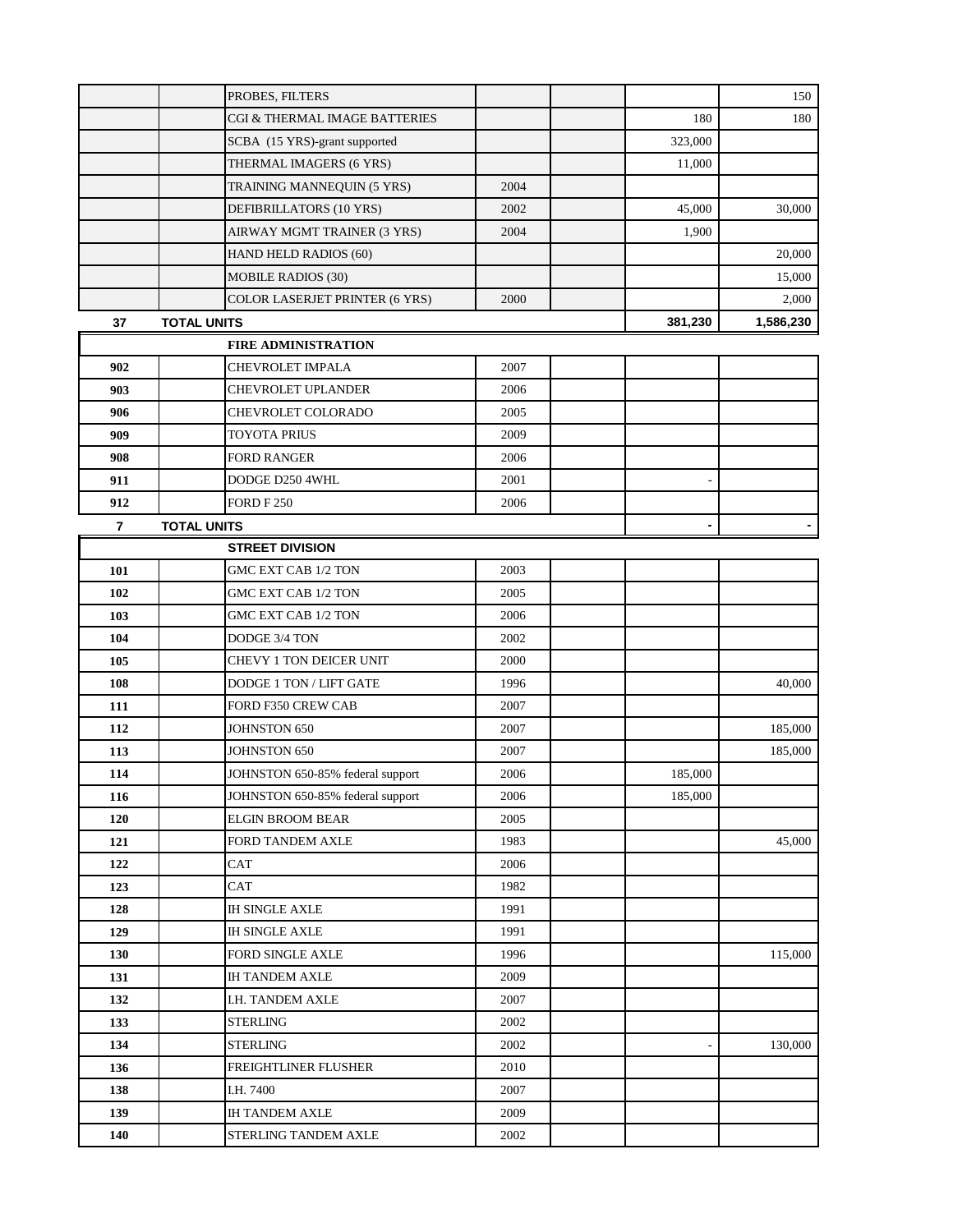| 141              | <b>JOHN DEERE</b>              | 1990    | $\overline{\phantom{a}}$ |           |
|------------------|--------------------------------|---------|--------------------------|-----------|
| 143              | ROSCO SPR-H                    | 1997    |                          |           |
| 145              | <b>BARBER GREENE</b>           | 1995    |                          |           |
| 146              | <b>CAT</b>                     | 1996    |                          |           |
| 147              | <b>CAT</b>                     | 1996    |                          |           |
| 149              | <b>CAT</b>                     | 2006    |                          |           |
| 150              | <b>BOMAG</b>                   | 2003    |                          |           |
| 154              | CAT                            | 2004    |                          |           |
| 167              | <b>FORD SINGLE AXLE</b>        | 1997    |                          | 115,000   |
| 168              | <b>FORD SINGLE AXLE</b>        | 1997    |                          | 115,000   |
| 169              | FORD SINGLE AXLE               | 1997    |                          | 115,000   |
| 171              | <b>BOBCAT</b>                  | 1996    |                          |           |
| 174              | <b>FORD F800</b>               | 1994    |                          |           |
| 175              | FORD\ROSCO                     | 1996    |                          |           |
| 176              | <b>STERLING</b>                | 2001    |                          |           |
| 177              | <b>STERLING</b>                | 2005    |                          |           |
| 178              | IH 7400 SINGLE AXLE            | 2006    |                          |           |
| 179              | FREIGHTLINER                   | 2009    |                          |           |
| 180              | <b>FREIGHTLINER</b>            | 2009    |                          |           |
| 181              | <b>FREIGHTLINER</b>            | 2009    |                          |           |
| 196              | <b>CATERPILLAR PS 150B</b>     | 2001    |                          |           |
| 197              | DYNAPACK CP132 9               | 2001    |                          |           |
| 198              | <b>CIMLINE CRACK SEALER</b>    | 2005    |                          |           |
| $T-100$          | <b>TRAIL KING</b>              | 1994    |                          |           |
| <b>T102</b>      | <b>WALTON</b>                  | 1994    |                          |           |
| $T-105$          | TOW MASTER                     | 1997    |                          |           |
| $T-145$          | <b>ECONOLINE</b>               | 2003    | $\overline{\phantom{a}}$ | 30,000    |
| P128             | <b>FALLS</b>                   | 2008    |                          |           |
| P130             | <b>SCHMIDT</b>                 | 1986    |                          |           |
| P164             | <b>SCHMIDT</b>                 | 1986    |                          | 16,000    |
| P <sub>165</sub> | <b>SCHMIDT</b>                 | 1986    |                          | 16,000    |
| P <sub>167</sub> | <b>SCHMIDT</b>                 | 1992    |                          |           |
| P168             | <b>SCHMIDT</b>                 | 1992    |                          |           |
| P <sub>169</sub> | SCHMIDT HSP4210POLLY           | 2007    |                          |           |
| P <sub>176</sub> | <b>SCHMIDT</b>                 | 2002    |                          |           |
| P177             | <b>SCHMIDT</b>                 | 2004    |                          |           |
| P178             | <b>SCHMIDT</b>                 | 2006    |                          |           |
| <b>CS150</b>     | <b>NORTON CLIPPER</b>          | 2005    |                          |           |
|                  | <b>SANDERS</b>                 | 7 TOTAL | 10,000                   |           |
|                  | <b>ASPHALT WACKIER</b>         | 4 TOTAL | 5,000                    |           |
|                  | <b>DEICER UNITS</b>            | 7 TOTAL |                          | 7,500     |
| 67               | <b>TOTAL UNITS</b>             |         | 385,000                  | 1,114,500 |
|                  | <b>VEHICLE MAINT. DIVISION</b> |         |                          |           |
| 702              | <b>HYSTER</b>                  |         |                          |           |
| 777              | <b>CAT - OLYMPIAN</b>          |         |                          |           |
| $\mathbf{2}$     | <b>TOTAL UNITS</b>             |         |                          |           |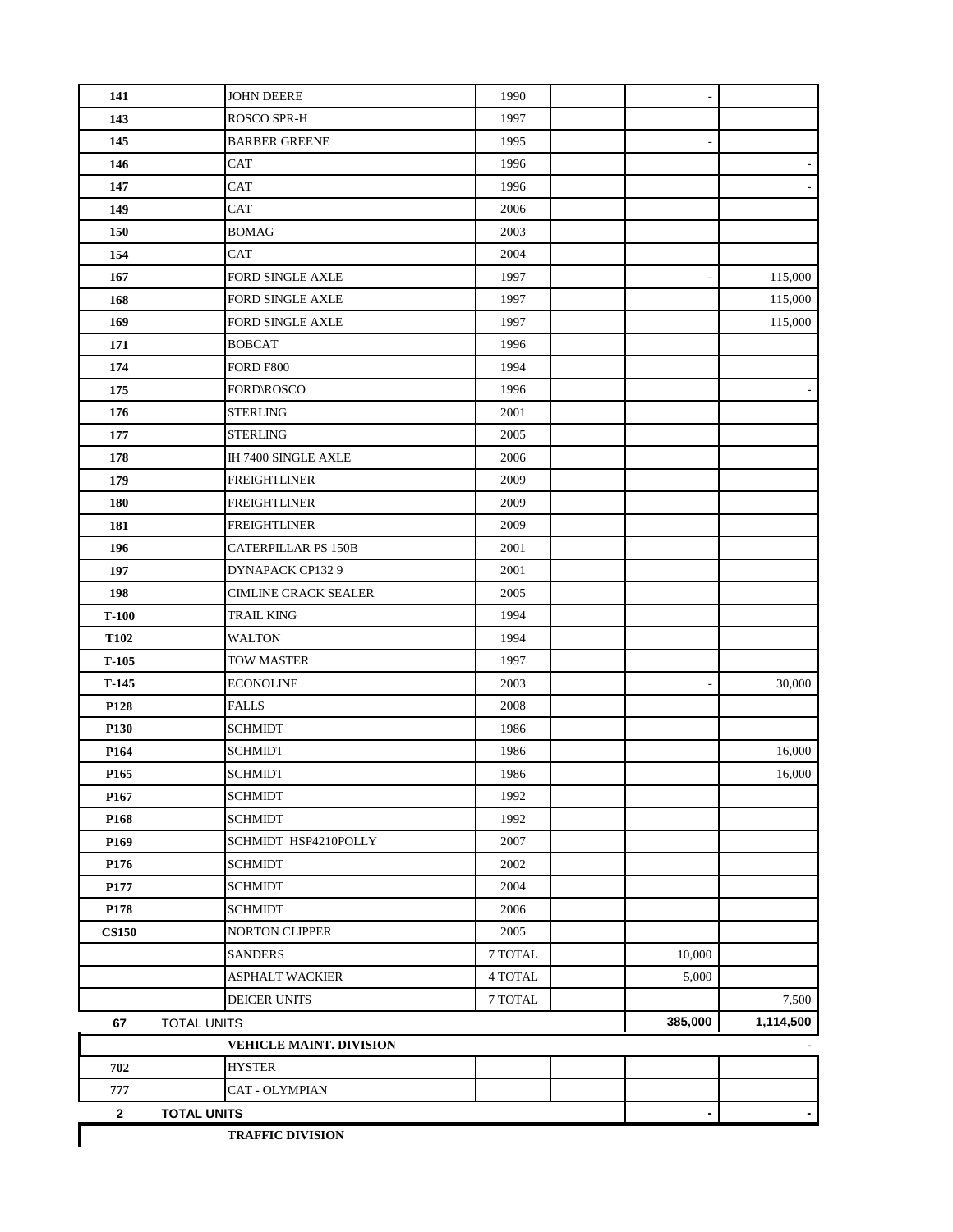| 562  | GRACO PAINT SPRAYER             | 1996  |       | 5,000  |
|------|---------------------------------|-------|-------|--------|
| 563  | ARTIC CAT ATV                   | 2004  |       |        |
| 573  | DODGE GRAND CARAVAN             | 2005  |       |        |
| 581  | CHEVY PICKUP                    | 1997  |       |        |
| 583  | CHEVY PICKUP                    | 1994  |       |        |
| 584  | SMART TRAILER                   | 1994  |       |        |
| 590  | CHEVY PICKUP                    | 2004  |       |        |
| 591  | LONG CHIH                       | 2002  |       |        |
|      | <b>SMALL SNOW EQUIPMENT</b>     |       |       | 7,000  |
| 560  | <b>FORD ECONO VAN</b>           | 1987  |       |        |
| 585  | FREIGHTLINER AERIAL LIFT        | 1997  |       |        |
| 589  | <b>GMC</b>                      | 2002  |       |        |
| 11   | <b>TOTAL UNITS</b>              |       |       | 12,000 |
|      | <b>PARKS DEPARTMENT</b>         |       |       |        |
| 201  | DODGE DURANGO                   | 1999  |       |        |
| 205  | DODGE DAKOTA PICKUP             | 1998  |       |        |
| 211  | POLARIS 6X6 UTV                 | 2008  |       |        |
| 217  | S10 CHEVY                       | 1989  |       | 25,000 |
| 243  | CHEVY PICKUP                    | 2000  |       |        |
| 265  | CHEVROLET 34 TON PICKUP         | 1999  |       |        |
| 283  | CHEVY 3/4 TON PICKUP            | 1998  |       |        |
| 285  | CHEVY 3/4 TON PICKUP            | 1999  |       |        |
|      | WEED EATERS                     | 3 PER | 1,300 | 1,300  |
|      | <b>HAND PUSH MOWERS</b>         | 2 PER |       | 1,700  |
| 209  | BABB TRAILER W/ PRESSURE WASHER | 2007  |       |        |
| 214  | CASE 580L                       | 1998  |       |        |
| 224  | JOHN DEERE TRACTOR 6310         | 2001  |       |        |
| 246  | FORD F700 AERIAL LIFT TRUCK     | 2002  |       |        |
| 252  | MITSUBISHI (MINI TRUCK)         | 1998  |       |        |
| 253  | HONDA (MINI TRUCK)              | 2000  |       |        |
| 255  | MITSUBISHI (MINI TRUCK)         | 1996  |       |        |
| 256  | LAND PRIDE SEETER               | 2009  |       |        |
| 262  | <b>TORO</b>                     | 2004  |       |        |
| 264  | ARTIC CAT ATV                   | 2001  |       | 8,000  |
| 272  | <b>GMC SIERRA PICKUP</b>        | 2004  |       |        |
| 275  | JOHN DEERE 1445                 | 2006  |       |        |
| 276  | JOHN DEERE 1445                 | 2005  |       |        |
| 278  | 425 JOHN DEERE TRACTOR          | 1998  |       |        |
| 282  | TORO 580D MOWER                 | 2000  |       |        |
| 286  | TORO 580D MOWER                 | 2006  |       |        |
| 287  | KUBOTA UTV                      | 2006  |       |        |
| 289  | KUBOTA UTV                      | 2006  |       |        |
| 292  | JOHN DEERE F 1145 MOWER         | 2000  |       | 26,000 |
| 298  | JOHN DEERE 1445                 | 2007  |       |        |
| T202 | B-WELDING TRAILER               | 1982  |       |        |
| T203 | B-WELDING TRAILER               | 2000  |       |        |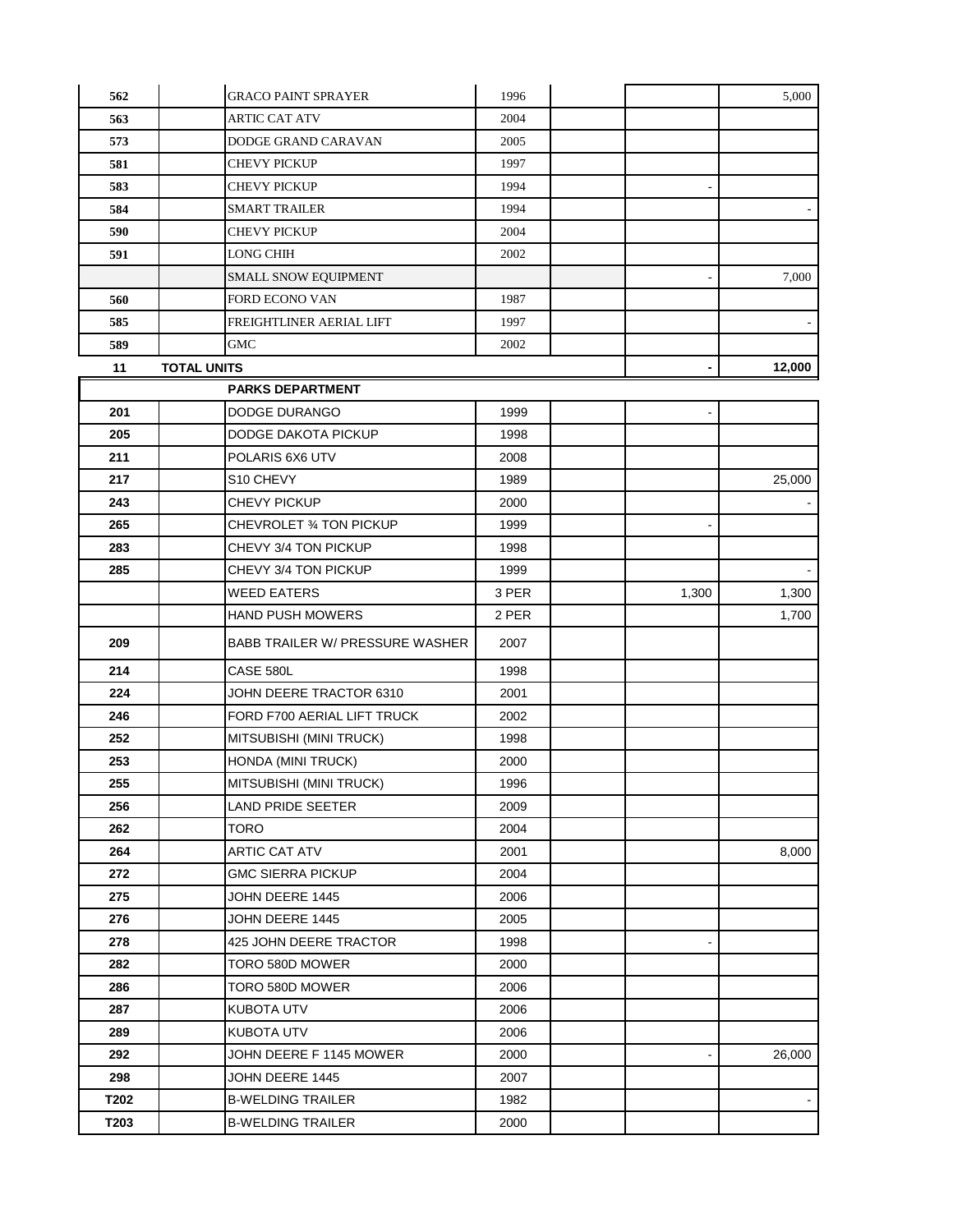| T204             | <b>SPORT LAND TRAILER</b>    | 2005 |           |           |
|------------------|------------------------------|------|-----------|-----------|
| T <sub>205</sub> | <b>SPORT LAND TRAILER</b>    | 2005 |           |           |
| T206             | <b>SPORT LAND TRAILER</b>    | 2006 |           |           |
| T207             | UTILITY TRAILER              | 2005 |           |           |
| <b>T208</b>      | UTILITY TRAILER              | 2005 |           |           |
| T210             | TOW MASTER                   | 1993 |           |           |
| T211             | <b>TITAN 16' TRAILER</b>     | 2005 |           |           |
| T214             | <b>REDMAX 12 TON TRAILER</b> | 1995 |           |           |
| T <sub>215</sub> | TRAILER?                     | 2006 |           |           |
| T262             | <b>PJ TRAILER</b>            | 2003 |           |           |
| 373A             | AERA-VATOR                   | 1995 |           | 7,000     |
| 55337            | JACOBSEN SEEDER\AERATOR      | 1982 |           |           |
| 44               | <b>TOTAL UNITS</b>           |      | 1,300     | 69,000    |
|                  | <b>Total General</b>         |      | 1,002,080 | 3,005,280 |

|     | <b>CEMETERY</b>           |      |        |        |
|-----|---------------------------|------|--------|--------|
| 601 | CASE 580 CKB              | 1974 |        |        |
| 602 | <b>SUL AIR COMPRESSOR</b> | 1979 |        |        |
| 604 | TORO WALK BEHIND          | 2002 |        |        |
| 608 | HUSTLER \ ATTACHMENTS     | 2002 |        | 40000  |
| 609 | HUSTLER \ ATTACHMENTS     | 2001 |        | 40000  |
| 610 | <b>POLARIS RANGER</b>     | 2002 |        |        |
| 613 | <b>JOHN DEERE</b>         | 2007 |        |        |
| 614 | <b>KUBOTA</b>             | 2004 |        |        |
| 615 | HUSTLER \ ATTACHMENTS     | 2004 |        |        |
| 616 | PROCORE 880               | 2004 |        |        |
| 618 | HUSTLER \ ATTACHMENTS     | 2007 |        |        |
| 698 | <b>KAWASAKI MULE</b>      | 2001 |        |        |
|     | REPLACEMENT MOWER DECKS   |      |        |        |
| 13  | <b>TOTAL UNITS</b>        |      |        | 80,000 |
|     | PARKING COMM.             |      |        |        |
| 858 | CHEVROLET 3500            | 1995 |        | 30,000 |
| 866 | $GO-4$                    | 2003 | 28,000 |        |
| 867 | $GO-4$                    | 2006 |        |        |
| 868 | $GO-4$                    | 2006 |        |        |
| 869 | $GO-4$                    | 2008 |        |        |
| 870 | <b>GMC</b>                | 2005 |        |        |
| 871 | JOHN DEERE GATOR          | 2005 |        |        |

|     | WWT DIVISION              |      |  |  |
|-----|---------------------------|------|--|--|
| 302 | FORD FUSION HYBRID        | 2010 |  |  |
| 310 | ICAT 416 D LOADER BACKHOE | 2005 |  |  |
| 314 | <b>GMC SIERRA 3500</b>    | 2004 |  |  |
| 316 | <b>DOOSAN FORKLIFT</b>    | 2006 |  |  |

**TOTAL UNITS** 30,000

GMC SIERRA 2008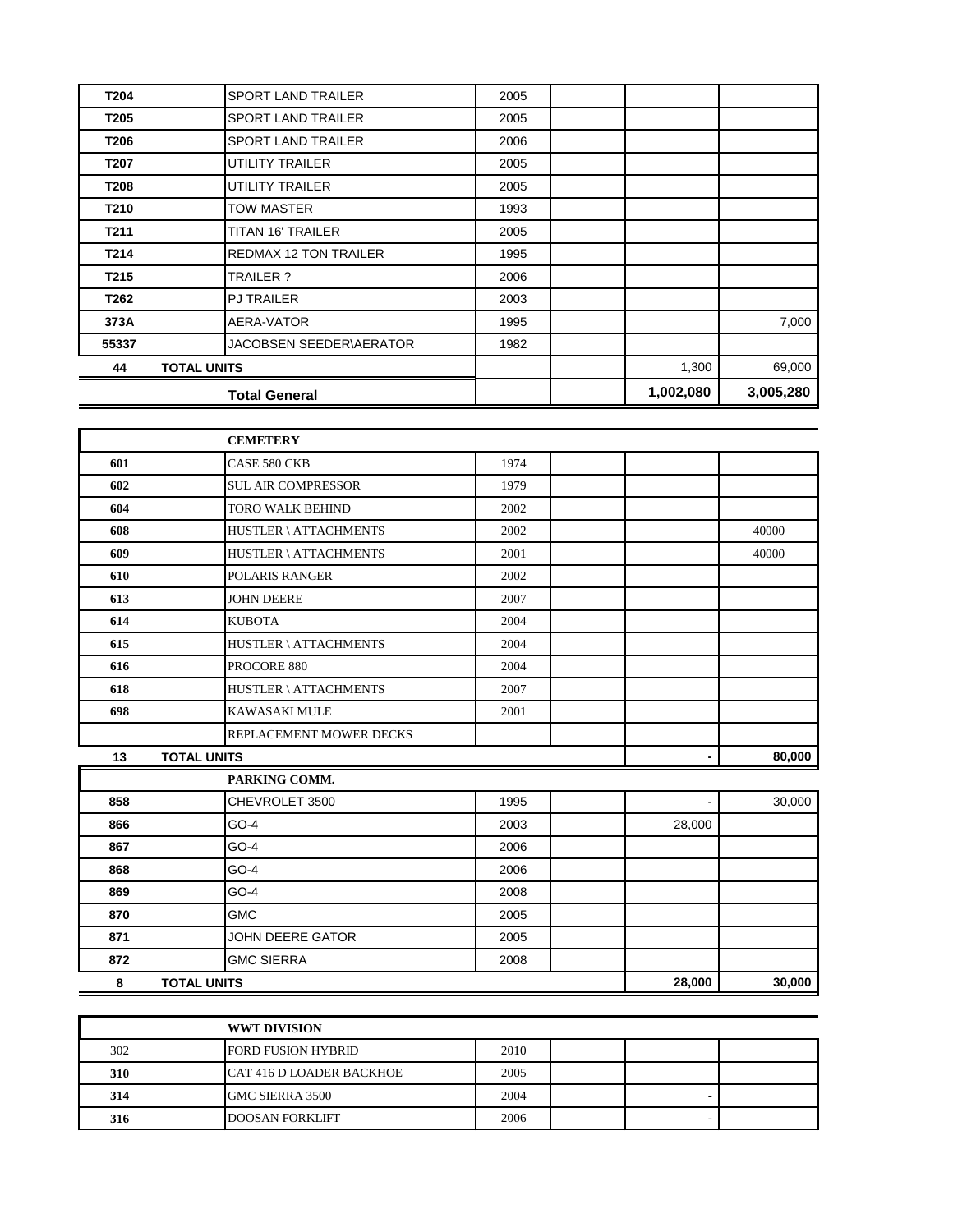| 321             | <b>IH TANDEM VAC-CON</b>   | 2002 | 370,000        |           |
|-----------------|----------------------------|------|----------------|-----------|
| 322             | CHEVROLET                  | 2010 |                |           |
| 323             | IH                         | 1988 |                |           |
| 324             | CHEVY 1 TON                | 2004 |                |           |
| 325             | <b>FORD RANGER</b>         | 2007 | 25,000         |           |
| 326             | <b>CHEVROLET</b>           | 2010 |                |           |
| 329             | FORD LNT 8000 (JETTER      | 1995 |                |           |
| 328             | <b>IH AQUATEC</b>          | 2008 |                |           |
| 330             | <b>INGERSOLL RAND</b>      | 1988 |                | 18,000    |
| 332             | <b>FREIGHTLINER</b>        | 1997 |                | 200,000   |
| 334             | CHEVROLET HYBRID           | 2006 | 34,000         |           |
| 335             | <b>SECA JETTER UNIT</b>    | 2004 |                |           |
| 336             | <b>FORD F350</b>           | 2008 |                | 40,000    |
| 337             | <b>FORD F350</b>           | 2008 |                | 40,000    |
| 338             | <b>FORD F350</b>           | 2008 |                | 40,000    |
| 339             | <b>FORD F350</b>           | 2008 |                | 40,000    |
| 375             | FORD 4" PUMP               | 1950 |                |           |
| 381             | COMC 3" PUMP               | 1951 |                |           |
| 385             | LANDA PRESSURE WASH        | 1986 |                |           |
| 387             | <b>OLYMPIAN GENERATOR</b>  | 1999 |                |           |
| 388             | OLYMPIAN GENERATOR         | 1999 |                |           |
| 390             | <b>OLYMPIAN GENERATOR</b>  | 2002 |                |           |
| 392             | SULLAIR 210H COMPRESSOR    | 2005 |                |           |
| NV <sub>6</sub> | <b>NASHUA TRAILER</b>      | 1957 |                |           |
| <b>T301</b>     | RETTIG UTILITY TRAILER     | 1999 |                |           |
| <b>T329</b>     | <b>SECA JETTER UNIT</b>    | 1995 |                |           |
| 30              | <b>TOTAL UNITS</b>         |      | 429,000        | 378,000   |
|                 | <b>BUILDING DIVISION</b>   |      |                |           |
| 401             | <b>FORD RANGER EXT CAB</b> | 2004 |                | 25,000    |
| 403             | CHEVROLET COLORADO         | 2005 |                |           |
| 405             | CHEVROLET COLORADO         | 2005 |                |           |
| 406             | FORD RANGER EXT CAB        | 2004 |                |           |
| 407             | CHEVROLET COLORADO         | 2005 |                |           |
| 408             | FORD RANGER EXT CAB        | 2004 |                | 25,000    |
| 410             | DODGE EXT CAB PICKUP       | 2002 |                | 25,000    |
| 7               | <b>TOTAL UNITS</b>         |      | $\blacksquare$ | 75,000    |
|                 |                            |      |                |           |
|                 | <b>GRAND TOTALS</b>        |      | 1,459,080      | 3,568,280 |

1,459,080 3,568,280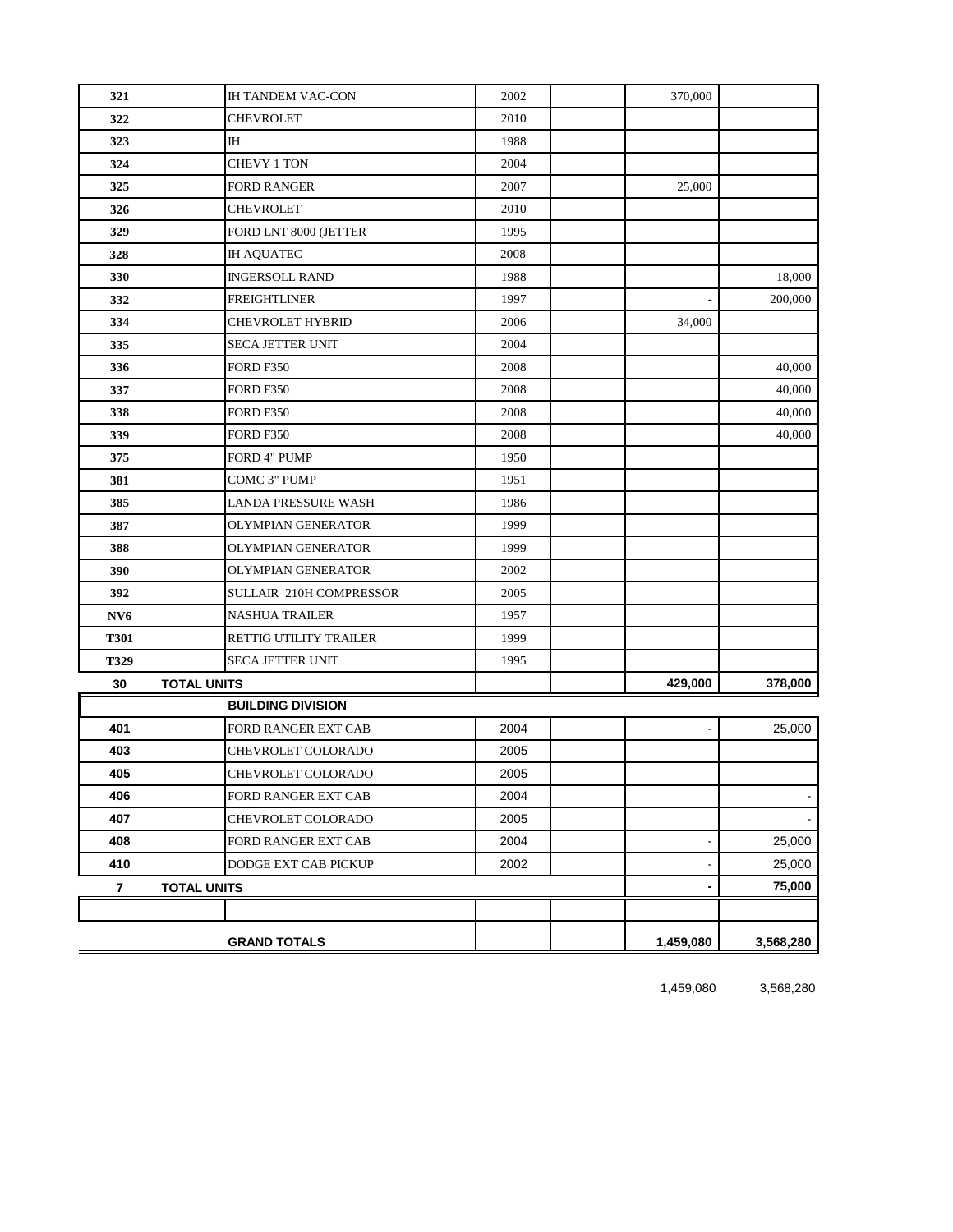| <b>FY2013</b>  | <b>FY2014</b>    | <b>FY2015</b> | <b>FY2016</b>  | <b>FY2017</b>    | <b>FY2018</b> | <b>FY2019</b> | <b>FY2020</b>            |
|----------------|------------------|---------------|----------------|------------------|---------------|---------------|--------------------------|
|                |                  |               |                |                  |               |               |                          |
| 6,550          | 6,550            | 6,550         | 6,550          | 6,550            | 6,550         | 6,550         | 6,550                    |
| 25,000         |                  |               | $\overline{a}$ |                  |               |               |                          |
|                |                  |               |                |                  |               |               |                          |
| 31,550         | 6,550            | 6,550         | 6,550          | 6,550            | 6,550         | 6,550         | 6,550                    |
|                |                  | 30,000        |                |                  |               |               |                          |
| 30,000         |                  |               |                |                  |               |               |                          |
|                |                  |               | 30,000         |                  |               |               |                          |
|                | 35,000           |               |                |                  |               |               |                          |
|                |                  |               |                | 30,000           |               |               |                          |
|                |                  | 30,000        |                |                  |               |               |                          |
|                |                  |               |                | 30,000           |               |               |                          |
|                |                  | 25,000        |                |                  |               |               |                          |
| 25,000         |                  |               |                |                  |               | 25,000        |                          |
| 4,500          |                  |               | 4,500          |                  |               | 4,500         | $\overline{\phantom{a}}$ |
| 59,500         | 35,000           | 85,000        | 34,500         | 60,000           |               | 29,500        | $\blacksquare$           |
|                |                  |               | 45,000         |                  |               |               |                          |
| $\overline{a}$ |                  |               |                |                  |               |               |                          |
|                | 35,000           |               |                |                  |               |               |                          |
|                |                  |               | 25,000         |                  |               |               |                          |
|                |                  | 25,000        |                |                  |               |               |                          |
|                |                  |               |                |                  |               |               |                          |
| 35,000         |                  |               |                |                  |               | 35,000        | $\overline{\phantom{a}}$ |
|                |                  |               |                |                  |               |               |                          |
|                | 38,000           |               |                |                  | 38,000        |               |                          |
|                |                  |               |                |                  |               |               |                          |
| 40,000         |                  |               |                | ٠                | 40,000        |               |                          |
|                | 38,000           |               |                | 38,000           |               |               | 38,000                   |
|                | 38,000           |               |                | 38,000           |               |               | 38,000                   |
|                | 38,000<br>38,000 |               |                | 38,000<br>38,000 |               |               | 38,000<br>38,000         |
|                | 38,000           |               |                | 38,000           |               |               | 38,000                   |
|                |                  |               | 22,000         |                  |               |               | 22,000                   |
|                |                  |               | 22,000         |                  |               |               | 22,000                   |
|                |                  |               | 22,000         |                  |               |               | 22,000                   |
|                | 22,000           |               |                |                  | 20,000        |               |                          |
|                | 22,000           |               |                |                  | 20,000        |               |                          |
|                | 22,000           |               |                |                  | 20,000        |               |                          |
|                | 25,000           |               |                |                  |               |               |                          |
|                |                  |               |                | 25,000           |               |               |                          |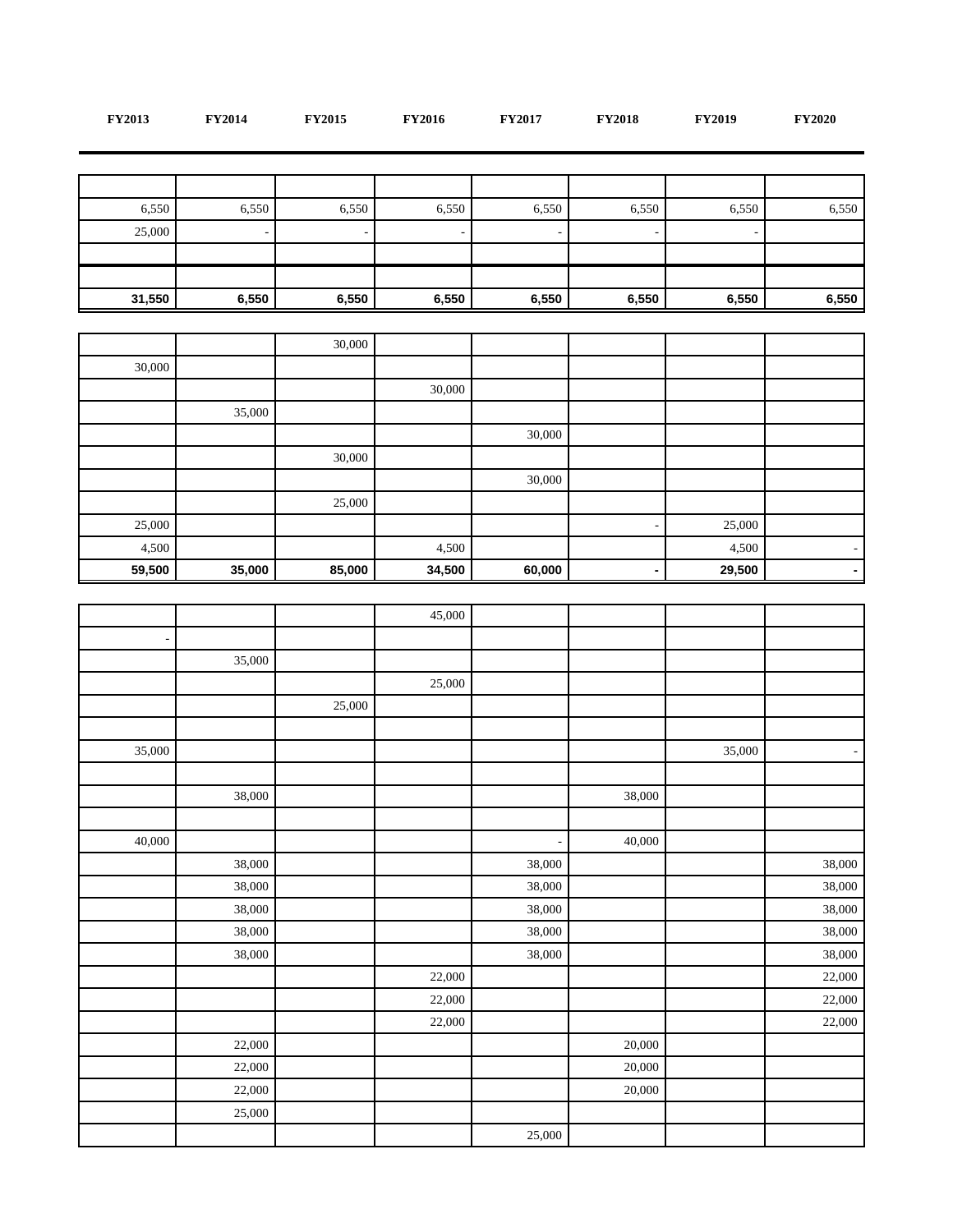|         |         |                          |         |                          |         | 40,000  |         |
|---------|---------|--------------------------|---------|--------------------------|---------|---------|---------|
|         |         | 38,000                   |         |                          | 38,000  |         |         |
|         |         |                          |         |                          | 25,000  |         |         |
|         |         |                          |         |                          | 25,000  |         |         |
| 38,000  |         |                          | 38,000  | $\overline{\phantom{a}}$ |         | 38,000  |         |
| 38,000  |         |                          | 38,000  | $\overline{\phantom{0}}$ |         | 38,000  |         |
| 38,000  |         |                          | 38,000  | $\overline{\phantom{a}}$ |         | 38,000  |         |
| 38,000  |         |                          | 38,000  | $\overline{\phantom{a}}$ |         | 38,000  |         |
| 38,000  |         |                          | 38,000  | $\overline{\phantom{0}}$ |         | 38,000  |         |
| 38,000  |         |                          | 38,000  | ۰                        |         | 38,000  |         |
|         |         |                          |         |                          |         |         |         |
| 38,000  |         | $\overline{\phantom{a}}$ | 38,000  |                          |         | 38,000  |         |
|         |         | $\overline{\phantom{a}}$ |         |                          |         |         | 25,000  |
|         |         |                          |         |                          |         |         | 25,000  |
|         |         |                          |         |                          |         |         | 25,000  |
|         |         | 38,000                   |         |                          | 38,000  |         |         |
|         | 38,000  |                          |         | 38,000                   |         |         | 38,000  |
|         | 38,000  |                          |         | 38,000                   |         |         | 38,000  |
|         | 38,000  |                          |         | 38,000                   |         |         | 38,000  |
|         | 38,000  |                          |         | 38,000                   |         |         | 38,000  |
|         | 38,000  |                          |         | 38,000                   |         |         | 38,000  |
|         |         | 40,000                   |         |                          |         |         |         |
| 341,000 | 544,000 | 141,000                  | 402,000 | 405,000                  | 264,000 | 341,000 | 521,000 |

|         |                          | 26,000  |         |         |         |           |                |
|---------|--------------------------|---------|---------|---------|---------|-----------|----------------|
|         |                          |         |         |         |         |           |                |
|         |                          |         |         |         |         |           | 459,000        |
|         |                          |         |         |         | 459,000 |           |                |
|         |                          |         |         |         |         |           |                |
| 420,000 |                          |         |         |         |         |           |                |
|         |                          |         |         |         |         |           |                |
|         |                          |         |         |         |         |           | 385,000        |
|         |                          |         |         |         |         | 1,500,000 | $\overline{a}$ |
|         | $\overline{\phantom{a}}$ |         |         |         |         |           |                |
|         |                          |         |         |         |         |           |                |
|         |                          | 250,000 |         |         |         |           |                |
|         |                          |         |         |         |         |           |                |
|         |                          |         |         |         |         |           | $\overline{a}$ |
|         |                          | 50,000  |         |         |         |           |                |
|         |                          |         |         | 460,000 |         |           |                |
|         |                          |         |         | 75,000  |         |           | 75,000         |
|         |                          |         |         |         |         |           |                |
|         |                          |         | 2,500   |         |         |           | 2,500          |
|         | $750\,$                  |         | 750     |         |         |           |                |
| $150\,$ | $150\,$                  | $150\,$ | $150\,$ | 150     | $150\,$ | 150       | 150            |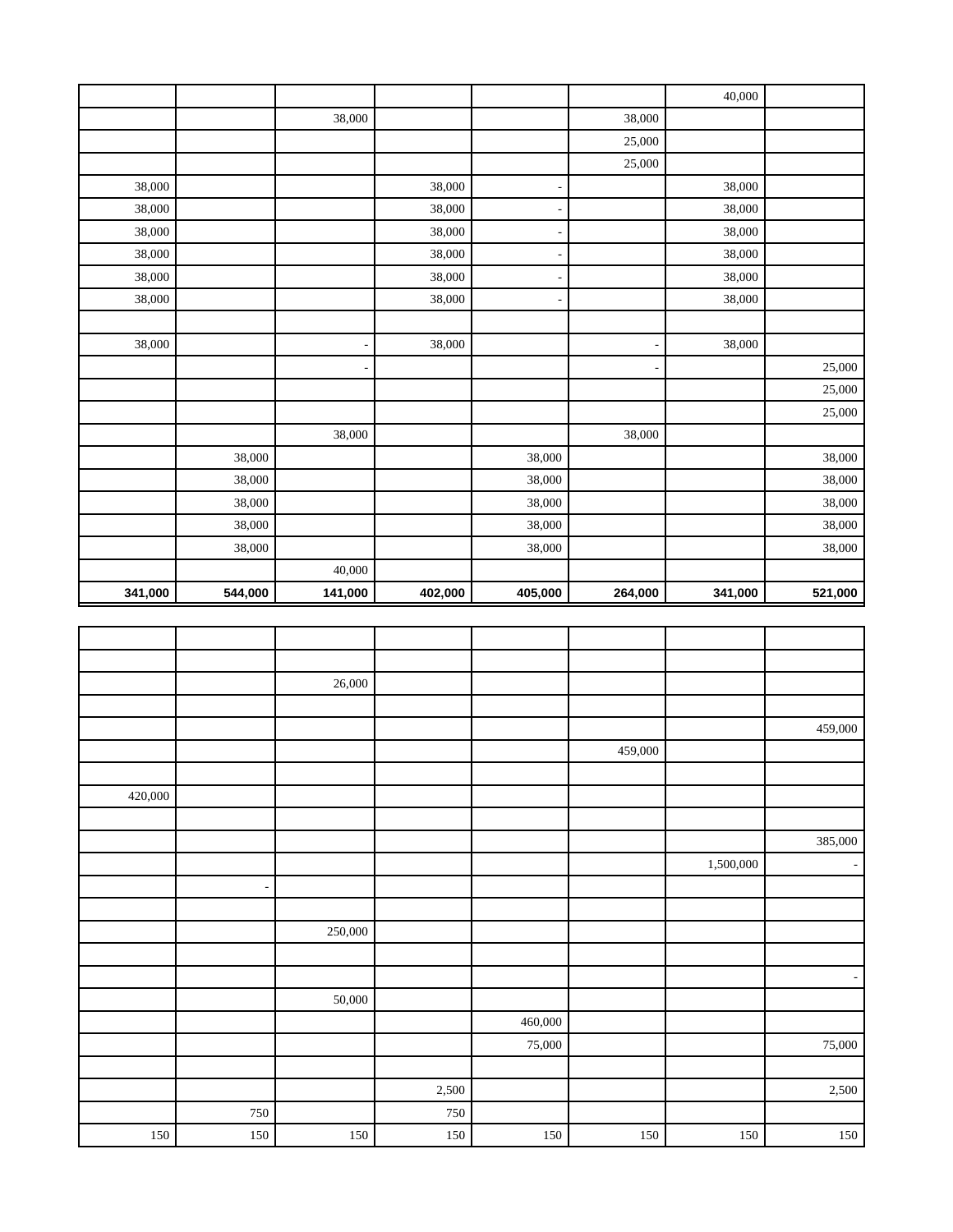| 150     | 150    | 150     | 150    | 150     | 150     | 150       | 150     |
|---------|--------|---------|--------|---------|---------|-----------|---------|
| 180     | 180    | 180     | 180    | 180     | 180     | 180       | 180     |
|         |        |         |        |         |         |           |         |
| 22,000  |        | 11,000  |        | 11,000  |         | 22,000    |         |
|         |        | 7,950   |        |         |         |           | 8,700   |
|         |        |         |        |         |         |           |         |
|         | 2,100  |         |        | 2,300   |         |           | 2,500   |
| 20,000  | 20,000 | 20,000  | 20,000 | 20,000  | 20,000  | 20,000    | 20,000  |
| 15,000  | 15,000 | 15,000  | 15,000 | 15,000  | 15,000  | 15,000    | 15,000  |
|         |        |         |        |         | 2,200   |           |         |
| 477,480 | 38,330 | 380,430 | 38,730 | 583,780 | 496,680 | 1,557,480 | 968,180 |

|        |        |        | 30,000 |  | $\overline{\phantom{0}}$ |
|--------|--------|--------|--------|--|--------------------------|
|        |        | 30,000 |        |  |                          |
|        | 30,000 |        |        |  |                          |
|        |        |        |        |  |                          |
|        |        | 30,000 |        |  |                          |
| 25,000 |        |        |        |  |                          |
|        |        | 35,000 |        |  |                          |
| 25,000 | 30,000 | 95,000 | 30,000 |  | ۰                        |

| $\overline{\phantom{a}}$ | 25,000  |         |         |        |         |         |                          |
|--------------------------|---------|---------|---------|--------|---------|---------|--------------------------|
|                          |         | 25,000  |         |        |         |         |                          |
|                          |         |         | 25,000  |        |         |         |                          |
| $\overline{\phantom{a}}$ | 35,000  |         |         |        |         |         |                          |
| 40,000                   |         |         |         |        |         |         |                          |
|                          |         |         |         |        |         |         |                          |
|                          |         |         |         | 40,000 |         |         |                          |
|                          |         | 185,000 |         |        | 185,000 |         | $\omega$                 |
|                          |         | 185,000 |         |        | 185,000 |         | $\mathbb{Z}^d$           |
|                          | 185,000 |         | 185,000 |        |         |         |                          |
|                          |         | 185,000 |         |        |         | 185,000 | $\overline{\mathcal{A}}$ |
| 185,000                  |         |         |         |        |         |         | 185,000                  |
|                          |         |         |         |        |         | 225,000 |                          |
|                          |         |         |         |        |         |         | 225,000                  |
|                          | 225,000 |         |         |        |         |         |                          |
|                          |         |         |         |        |         |         |                          |
|                          |         |         |         |        |         |         |                          |
|                          |         |         |         |        |         |         |                          |
|                          |         |         |         |        |         |         |                          |
|                          |         |         |         |        |         | 130,000 | $\omega$                 |
|                          |         | 130,000 |         |        |         |         |                          |
|                          |         | 130,000 |         |        |         |         |                          |
|                          |         |         | 170,000 |        |         |         |                          |
|                          |         |         | 170,000 |        |         |         |                          |
|                          |         |         |         |        |         |         |                          |
|                          | 130,000 |         |         |        |         |         |                          |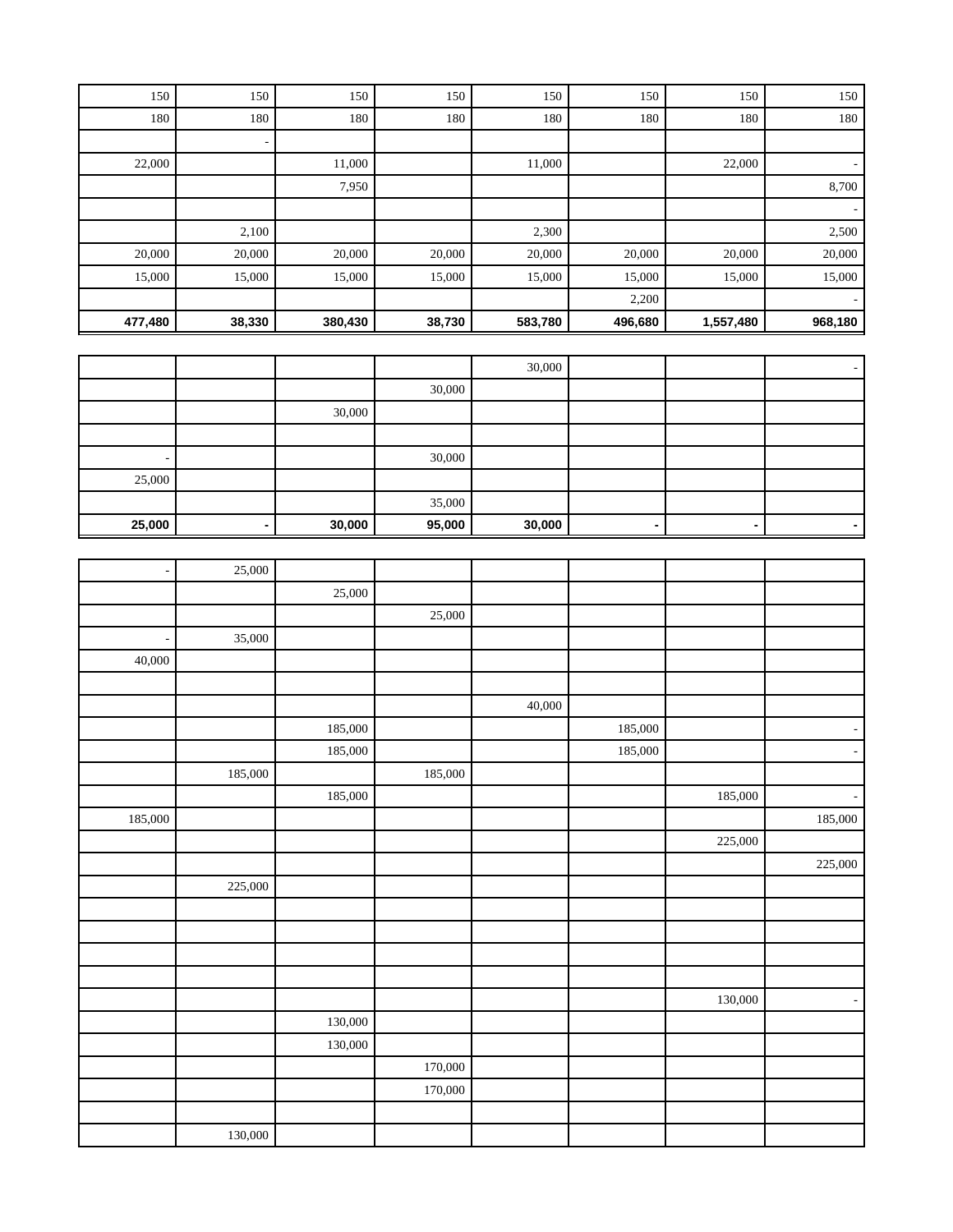|                |           |                 |                   | 200,000 |         |                 |                          |
|----------------|-----------|-----------------|-------------------|---------|---------|-----------------|--------------------------|
|                | 180,000   |                 |                   |         |         |                 |                          |
| 130,000        |           |                 |                   |         |         |                 |                          |
| 130,000        |           |                 |                   |         |         |                 |                          |
|                |           |                 |                   |         |         |                 |                          |
|                |           |                 |                   |         |         | 75,000          | $\overline{\phantom{a}}$ |
|                |           |                 |                   |         |         | 102,000         | $\mathbb{Z}^2$           |
|                |           |                 |                   |         |         |                 |                          |
|                |           |                 |                   |         |         |                 |                          |
|                |           |                 |                   |         |         |                 |                          |
| 52,000         |           |                 |                   |         |         |                 |                          |
|                | 120,000   |                 |                   |         |         |                 |                          |
|                | 155,000   |                 |                   |         |         |                 |                          |
|                | 120,000   |                 |                   |         |         |                 |                          |
|                |           |                 |                   | 120,000 |         |                 |                          |
|                |           |                 |                   |         | 120,000 |                 | $\mathbb{Z}^2$           |
|                |           |                 |                   |         |         |                 |                          |
|                |           |                 |                   |         |         |                 |                          |
|                |           |                 |                   |         |         |                 |                          |
|                |           |                 | 80,000            |         |         |                 |                          |
|                |           |                 | 80,000            |         |         |                 |                          |
|                |           |                 |                   |         |         | 45,000          | $\mathbb{Z}^2$           |
|                |           |                 | 41,000            |         |         |                 |                          |
|                |           |                 | $\qquad \qquad -$ | 41,000  |         |                 |                          |
|                |           |                 |                   |         |         |                 |                          |
|                |           |                 |                   |         |         |                 |                          |
|                |           |                 |                   |         |         |                 |                          |
|                |           |                 |                   |         |         |                 |                          |
|                |           |                 |                   |         |         |                 |                          |
|                |           |                 |                   |         |         |                 |                          |
|                |           |                 |                   |         |         |                 |                          |
|                | 16,000    |                 |                   |         |         |                 |                          |
|                |           |                 |                   |         |         |                 |                          |
|                |           |                 |                   |         |         |                 |                          |
|                |           |                 |                   |         |         |                 |                          |
|                |           |                 |                   |         |         |                 |                          |
|                |           |                 |                   |         |         |                 |                          |
| 9,000<br>5,000 |           | 10,000<br>5,000 |                   | 10,000  |         | 10,000<br>5,000 | $\bar{\gamma}$           |
|                | 7,500     |                 | 7,500             | 5,000   | 7,500   |                 | $\mathbb{Z}^2$<br>7,500  |
| 551,000        | 1,198,500 | 855,000         | 758,500           | 416,000 | 497,500 | 777,000         | 417,500                  |
|                |           |                 |                   |         |         |                 |                          |

| 25,000 |        |  |  |  |
|--------|--------|--|--|--|
|        | 70,000 |  |  |  |
| 25,000 | 70,000 |  |  |  |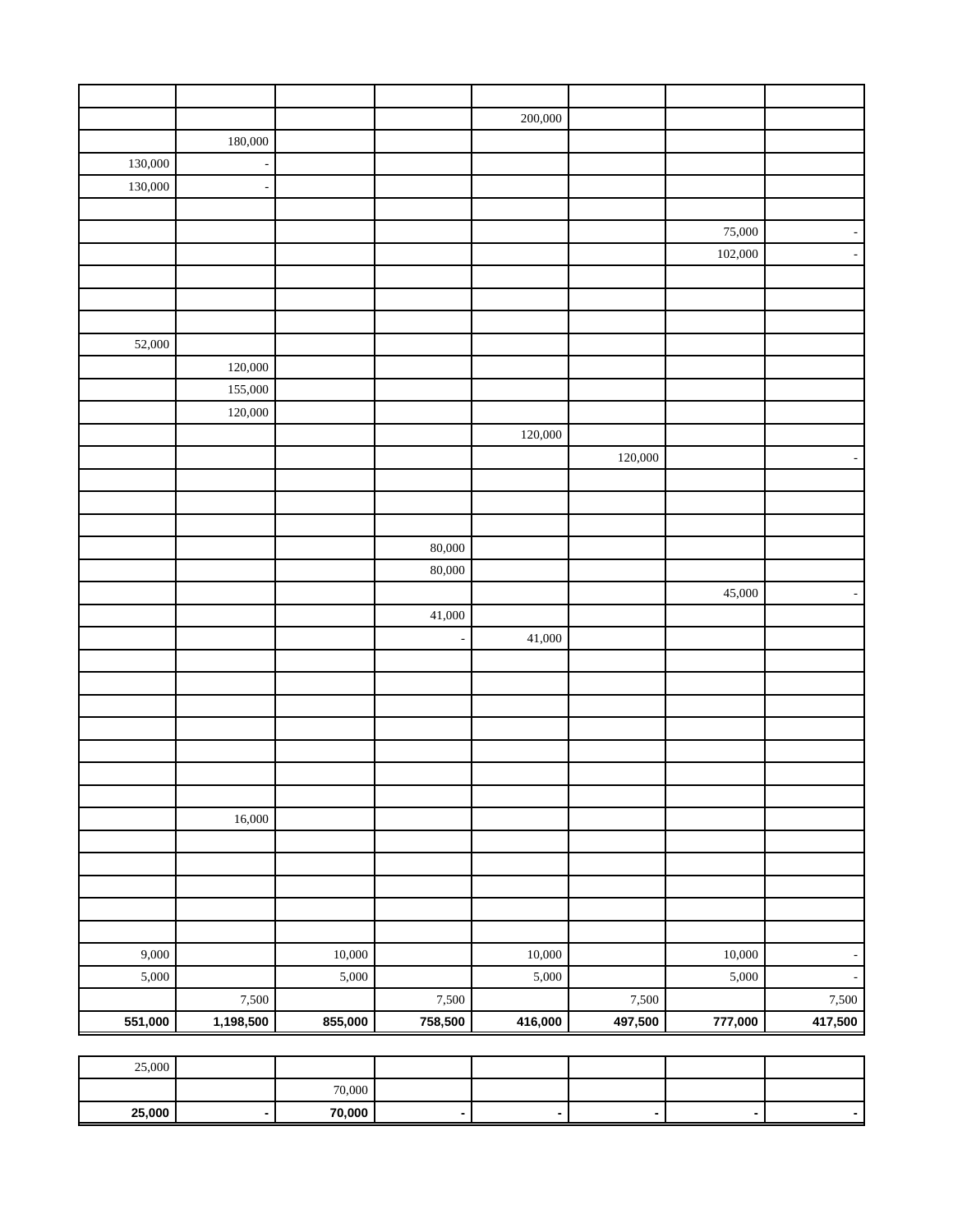| 12,000                   |         |        |                              |                              |        |                | ÷.                       |
|--------------------------|---------|--------|------------------------------|------------------------------|--------|----------------|--------------------------|
|                          |         | 25,000 |                              |                              |        |                |                          |
|                          |         |        |                              |                              |        |                |                          |
| $\overline{\phantom{a}}$ |         |        |                              |                              |        |                |                          |
| 16,000                   |         |        |                              |                              |        |                |                          |
|                          | 24,000  |        |                              |                              |        |                |                          |
|                          |         | 16,000 |                              |                              |        |                |                          |
|                          |         |        |                              | 7,000                        |        |                |                          |
|                          |         |        |                              |                              |        |                |                          |
|                          | 175,000 |        |                              |                              |        |                |                          |
| 150,000                  |         |        |                              |                              |        |                |                          |
|                          |         | 48,000 |                              |                              |        |                |                          |
| 178,000                  | 199,000 | 89,000 | $\qquad \qquad \blacksquare$ | 7,000                        | -      | $\blacksquare$ | $\overline{\phantom{a}}$ |
|                          |         |        |                              |                              |        |                |                          |
| 25,000                   |         |        |                              |                              |        |                |                          |
|                          | 25,000  |        |                              |                              |        |                |                          |
|                          |         |        |                              |                              |        | 20,000         |                          |
|                          |         |        |                              |                              |        |                |                          |
|                          |         |        |                              |                              |        |                |                          |
|                          |         |        | 30,000                       |                              |        |                |                          |
|                          |         |        | 30,000                       |                              |        |                |                          |
|                          |         | 30,000 |                              |                              |        |                |                          |
|                          |         |        | 30,000                       |                              |        |                |                          |
| 1,300                    | 1,300   | 1,300  | 1,300                        | 1,300                        | 1,300  | 1,300          | 1,300                    |
|                          | 1,700   |        | 1,700                        |                              | 1,700  |                | 1,700                    |
|                          |         |        |                              | 21000                        |        |                |                          |
|                          |         |        |                              |                              |        |                |                          |
|                          |         |        |                              |                              | 85,000 |                |                          |
|                          |         | 65,000 | $\qquad \qquad \blacksquare$ |                              |        |                |                          |
|                          | 150,000 |        |                              |                              |        |                |                          |
|                          |         | 15,000 |                              |                              |        |                |                          |
|                          |         | 15,000 |                              |                              |        |                |                          |
|                          |         | 15,000 |                              |                              |        |                |                          |
|                          |         |        |                              |                              |        | 13,000         |                          |
|                          |         |        |                              |                              |        |                |                          |
| $\blacksquare$           |         | 90,000 |                              |                              |        |                |                          |
|                          |         |        |                              |                              |        |                |                          |
|                          |         |        |                              |                              | 30,000 |                |                          |
|                          | 26,000  |        |                              | $\qquad \qquad \blacksquare$ |        |                |                          |
| 26,000                   |         |        | ÷                            |                              |        |                | 26,000                   |
|                          |         |        |                              |                              |        |                |                          |
|                          | 90,000  |        |                              |                              |        |                |                          |
|                          |         |        |                              |                              | 90,000 |                |                          |
|                          |         |        |                              | 20,000                       |        |                |                          |
|                          |         |        |                              | 20,000                       |        |                |                          |
|                          |         |        |                              |                              |        |                |                          |
|                          |         |        |                              |                              |        |                |                          |
|                          |         |        | $\overline{\phantom{a}}$     |                              | 28,000 |                |                          |
|                          |         | 10,000 |                              |                              |        |                |                          |
|                          |         | 10,000 |                              |                              |        |                |                          |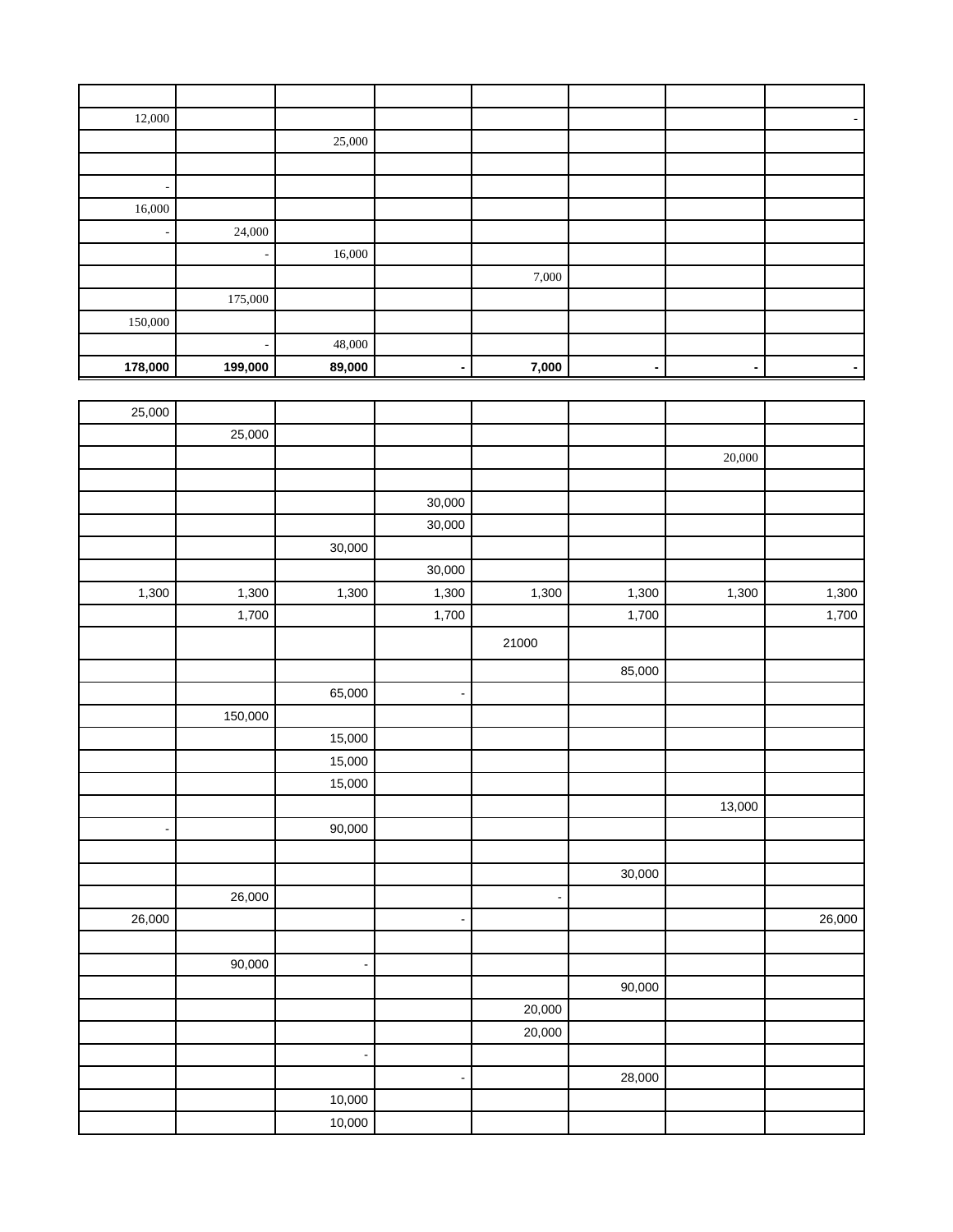|           |           |           |           |           |           |           | 10,000    |
|-----------|-----------|-----------|-----------|-----------|-----------|-----------|-----------|
|           |           |           |           |           |           |           | 10,000    |
|           |           |           |           |           |           |           | 10,000    |
|           |           |           |           |           | 10,000    |           |           |
|           |           |           |           |           | 10,000    |           |           |
| 15,000    |           |           |           |           |           |           |           |
|           | 15,000    |           |           |           |           |           |           |
|           |           | 15,000    |           |           |           |           |           |
|           |           |           |           |           |           |           |           |
|           |           |           |           |           |           |           |           |
|           |           |           |           |           |           |           |           |
|           |           |           |           |           |           |           |           |
| 67,300    | 309,000   | 266,300   | 93,000    | 62,300    | 256,000   | 34,300    | 59,000    |
| 1,755,830 | 2,330,380 | 1,923,280 | 1,428,280 | 1,570,630 | 1,520,730 | 2,745,830 | 1,972,230 |

|        |        | 56000  |        |        |        |        |                  |
|--------|--------|--------|--------|--------|--------|--------|------------------|
|        |        |        | 38000  |        |        |        |                  |
|        |        |        |        |        |        |        | 4000             |
|        |        |        |        |        |        |        |                  |
|        |        |        |        |        |        | 40000  | $\boldsymbol{0}$ |
| 16000  |        |        |        |        |        |        |                  |
|        |        |        |        |        |        |        | 25000            |
|        | 16000  |        |        |        |        |        |                  |
| 40000  |        |        |        |        |        |        |                  |
|        | 30000  |        |        | 25000  |        |        |                  |
|        |        |        |        |        | 40000  |        |                  |
| 16000  |        |        |        |        |        |        |                  |
|        |        |        |        |        |        |        |                  |
| 72,000 | 46,000 | 56,000 | 38,000 | 25,000 | 40,000 | 40,000 | 29,000           |

|        |        |        |   |   | 28,000 |   |  |
|--------|--------|--------|---|---|--------|---|--|
|        | 28,000 |        |   |   |        |   |  |
|        | 28,000 |        |   |   |        |   |  |
|        |        | 28,000 |   |   |        |   |  |
|        |        | 30,000 |   |   |        |   |  |
| 18,000 |        |        |   |   |        |   |  |
| 18,000 |        |        |   |   |        |   |  |
| 36,000 | 56,000 | 58,000 | - | - | 28,000 | ۰ |  |

|        |  | 30,000 |        |        |
|--------|--|--------|--------|--------|
|        |  |        | 70,000 |        |
| 45,000 |  |        |        | 45,000 |
|        |  |        |        |        |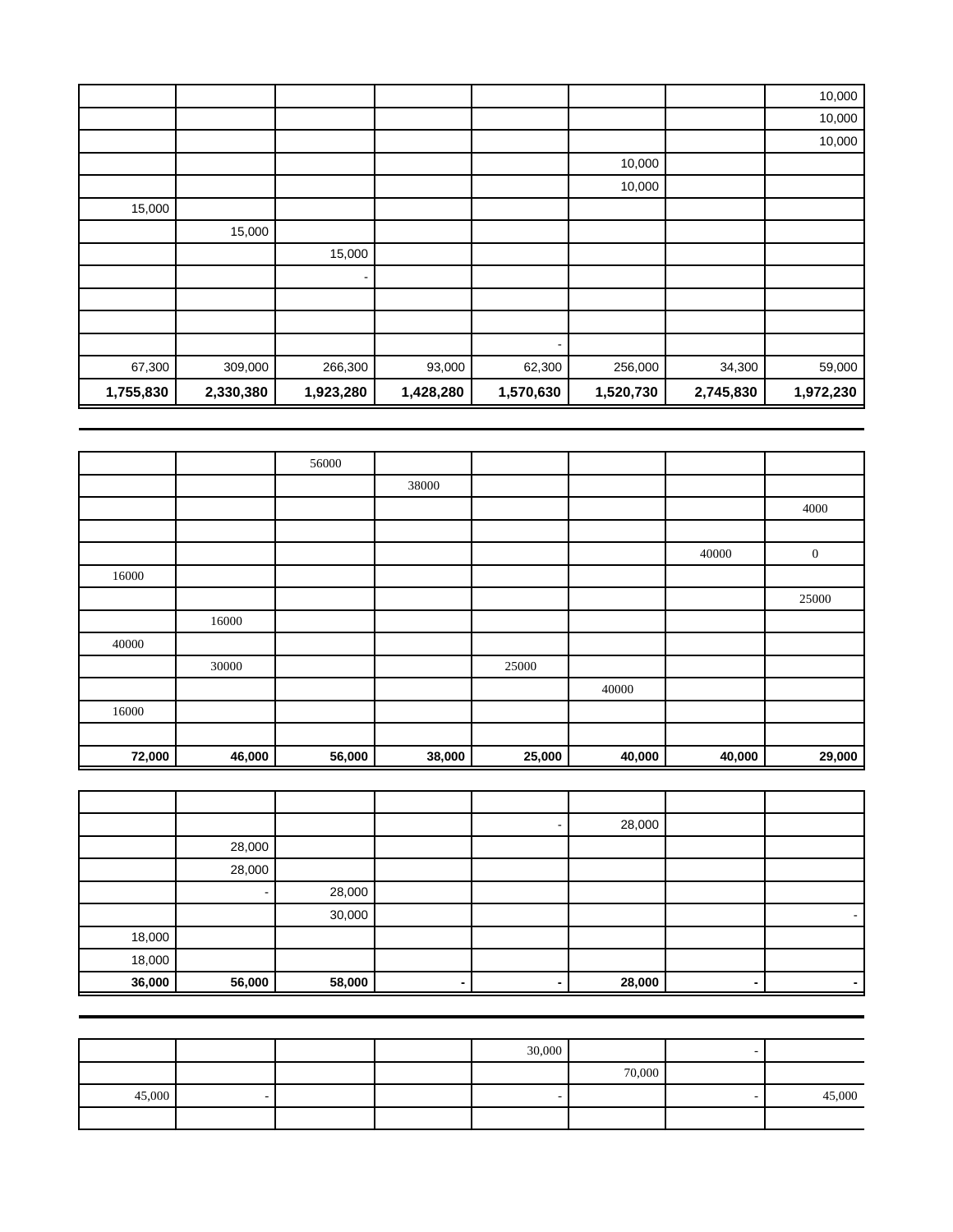|                          |         |         |                          | 270,000 |         |        |                  |
|--------------------------|---------|---------|--------------------------|---------|---------|--------|------------------|
|                          | 25,000  |         |                          |         | 25,000  |        |                  |
|                          |         |         |                          |         |         |        |                  |
|                          |         |         |                          |         |         |        |                  |
| $\overline{\phantom{a}}$ |         | 25,000  | $\overline{\phantom{a}}$ |         |         | 25,000 | $\omega_{\rm c}$ |
|                          | 25,000  |         |                          |         | 25,000  |        |                  |
|                          |         |         |                          |         |         |        |                  |
|                          |         | 270,000 |                          |         |         |        |                  |
|                          |         |         |                          |         |         |        |                  |
|                          |         |         |                          |         |         |        | 200,000          |
|                          |         | 34,000  |                          |         |         | 34,000 |                  |
|                          | 200,000 |         |                          |         |         |        |                  |
|                          |         |         | 40,000                   |         |         |        | 40,000           |
|                          |         |         | 40,000                   |         |         |        | 40,000           |
|                          |         |         | 40,000                   |         |         |        | 40,000           |
|                          |         |         | 40,000                   |         |         |        | 40,000           |
|                          |         |         |                          |         |         |        |                  |
|                          |         |         |                          |         |         |        |                  |
|                          |         |         |                          |         |         |        |                  |
| 41,000                   |         |         |                          |         |         |        |                  |
| 41,000                   |         |         |                          |         |         |        |                  |
| 41,000                   |         |         |                          |         |         |        |                  |
|                          | 38,000  |         |                          |         |         |        |                  |
|                          |         |         |                          |         |         |        |                  |
|                          |         | 6,500   |                          |         |         |        |                  |
|                          |         |         |                          |         | 25,000  |        |                  |
| 168,000                  | 288,000 | 335,500 | 160,000                  | 300,000 | 145,000 | 59,000 | 405,000          |

|           | -         | 25,000    | 25,000    |           |           |           | \$25,000  |
|-----------|-----------|-----------|-----------|-----------|-----------|-----------|-----------|
|           | 25,000    |           |           | 25,000    |           | 25,000    |           |
| 25,000    |           |           |           |           | 25,000    |           |           |
| 25,000    |           |           |           |           | 25,000    |           |           |
| 25,000    |           |           |           |           | 25,000    |           |           |
|           |           | 25,000    |           | 25,000    |           |           | \$25,000  |
|           |           | 25,000    | ۰         | 25,000    |           |           | \$25,000  |
| 75,000    | 25,000    | 75,000    | 25,000    | 75,000    | 75,000    | 25,000    | 75,000    |
| 2,106,830 | 2,745,380 | 2,447,780 | 1,651,280 | 1,970,630 | 1,808,730 | 2,869,830 | 2,481,230 |
| 2,106,830 | 2,745,380 | 2,447,780 | 1,651,280 | 1,970,630 | 1,808,730 | 2,869,830 | 2,481,230 |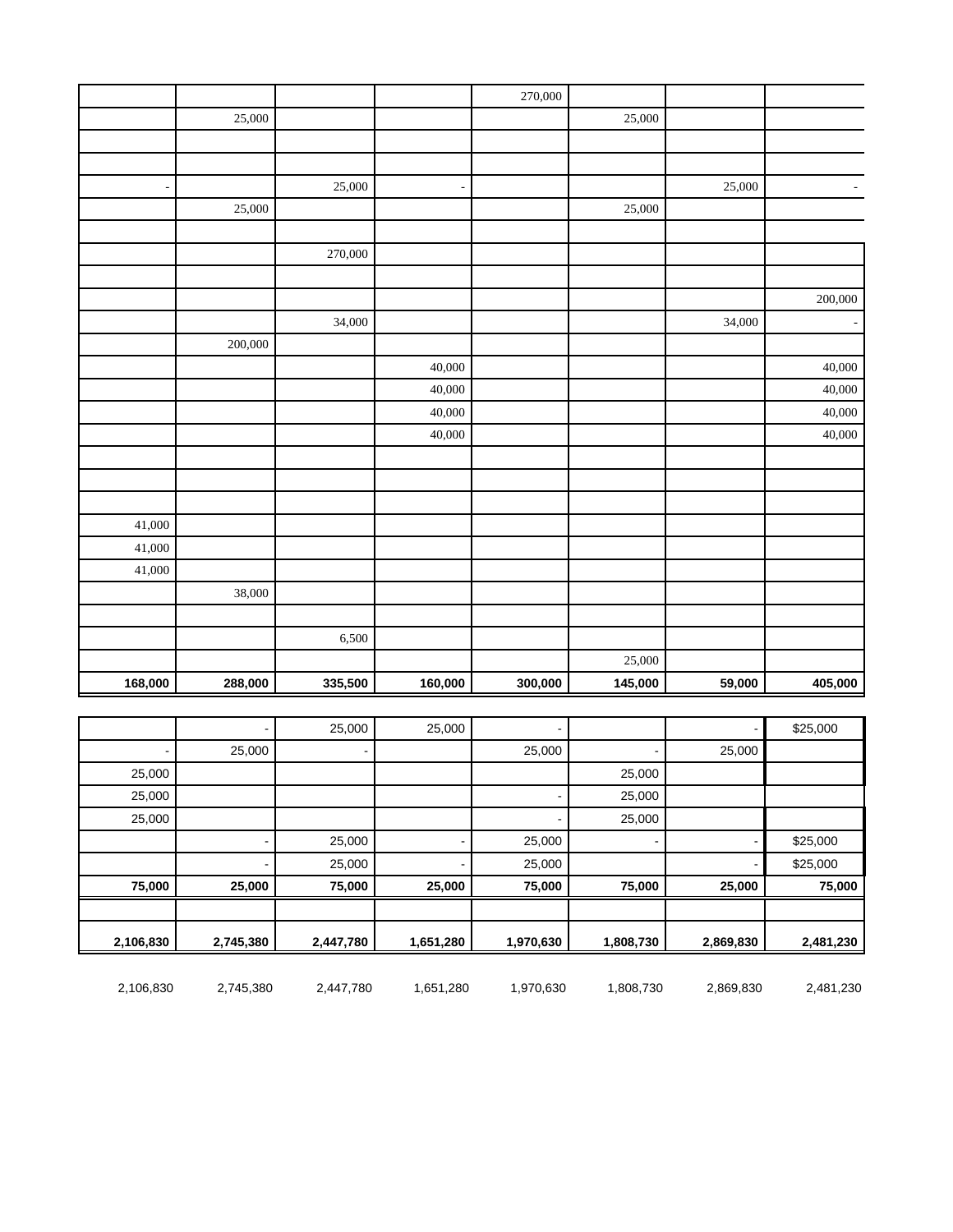L,  $\overline{a}$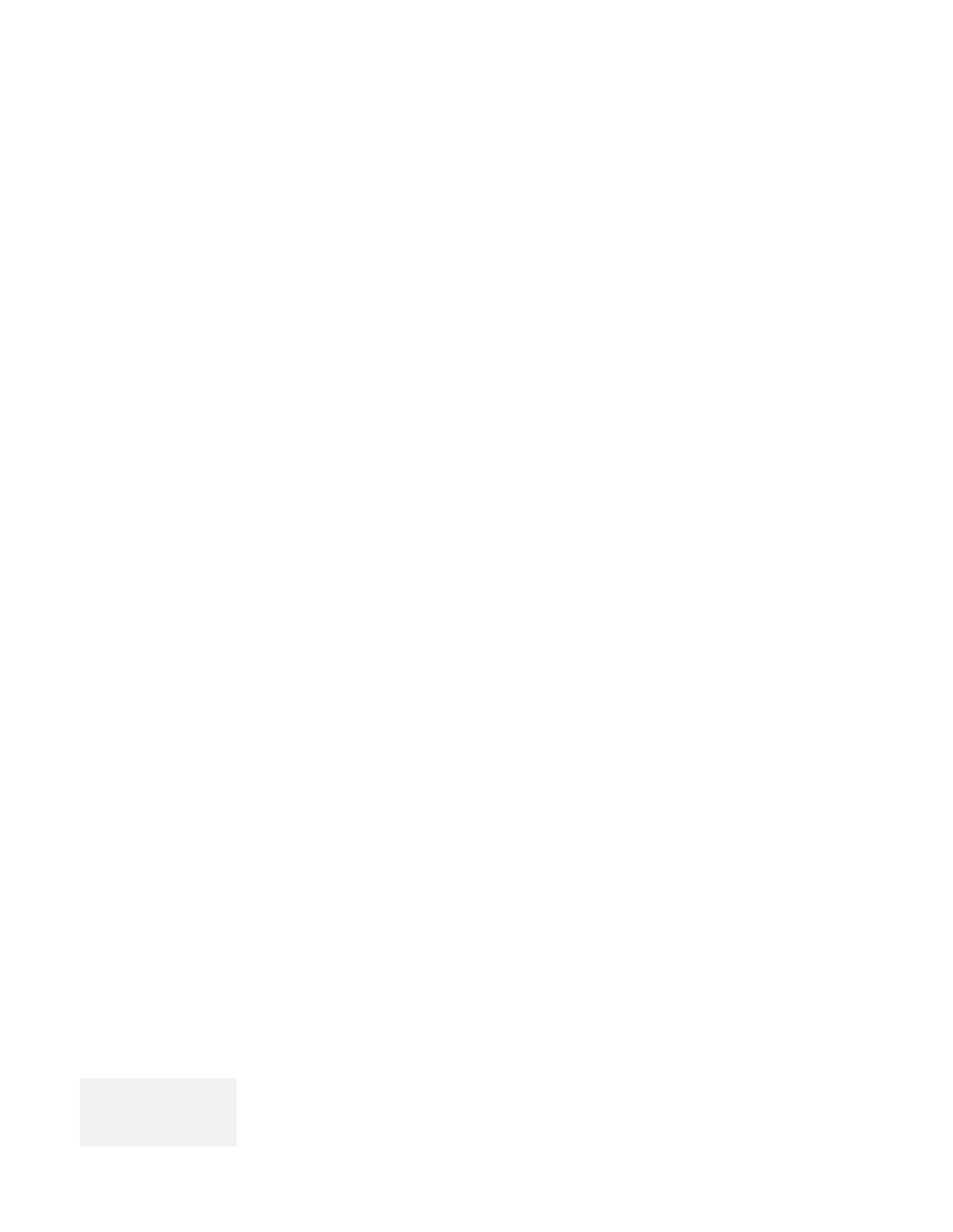